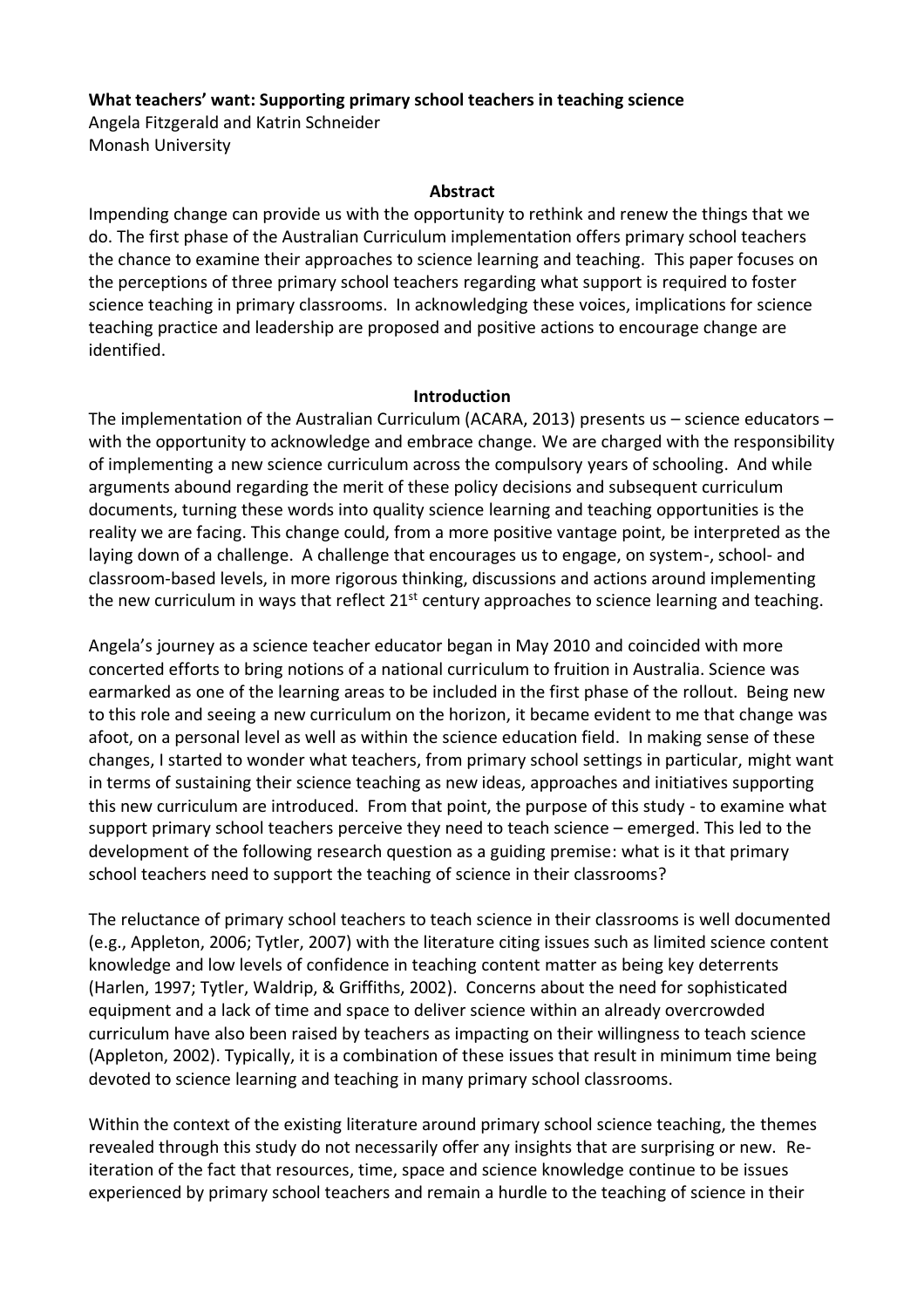classrooms. Inherently important to this research was the opportunity to capture the opinions of primary school teachers regarding what would support them in teaching science as the cusp of change approaches. Through acknowledging these voices, we – the science education community – are better positioned to respond to the impending changes in ways that matter and are relevant.

#### **Method**

This study began with a process of contacting principals of primary schools from the catholic, government and independent jurisdictions, located in one of the Victorian metropolitan regions, to invite them and their staff to participate in this project. The idea behind working with schools near the university's campus was to discover how local primary school teachers wanted to be supported in the teaching of science. This could lead to better understandings of how the university and these schools could establish (new) links that would be beneficial in directly addressing their needs. However, this process turned out to be more challenging than initially imagined. Of the 33 schools in this region, three expressed interest in being involved in this research. We are very aware of and sympathetic towards the competing demands facing school principals and teachers. However, this experience caused us to question what might be the best ways for us, as researchers, to work with schools and teachers on research projects in the future.

The study combines quantitative and qualitative modes of data collection as a way of providing a more complete picture of the phenomenon being examined – primary school teachers' perceptions of what support they need in teaching science. In this case, quantitative data, in the form of questionnaire responses, was gathered to provide a big picture sense of primary school teachers' needs. Qualitative data was also gathered in the form of semi-structured interviews. This approach enabled trends in the teachers' responses to be noted, but also allowed for an in-depth account of the teachers' perspectives to be developed (Creswell & Plano Clark, 2010).

While this study could be considered as using a mixed methods approach, specifically a triangulation design (Creswell & Plano Clark, 2011), it is a problematic label. Mixed methods research draws upon the strengths of both quantitative and qualitative methods to answer research questions (Pasick, et al., 2009). In this instance, there were a small number of questionnaire respondents (n=9) while typically the strength of a quantitative approach would be having a large sample size. This suggests that caution must be taken in referring to this study as mixed methods in nature and is acknowledged as a methodological limitation of this research.

This paper reports only on the qualitative component of this research by exploring the perceptions of three primary school teachers as shared through individual interviews. By focusing on their stories, it is hoped some insights will be provided into what it is primary school teachers would like in terms of support for teaching science and how some of the barriers faced can be readdressed.

# **Participants**

The participants in this study were three primary school teachers, two females and one male, from three government primary schools – Helene, Ken and Nerida. They were experienced teachers and had each been teaching in primary schools, on average, for 25 years with a range from 17 to 32 years. All three held science-specific leadership roles within their school. Helene, Ken and Nerida expressed interest in sharing their opinions in an interview after completing the online anonymous questionnaire, the quantitative component of this project.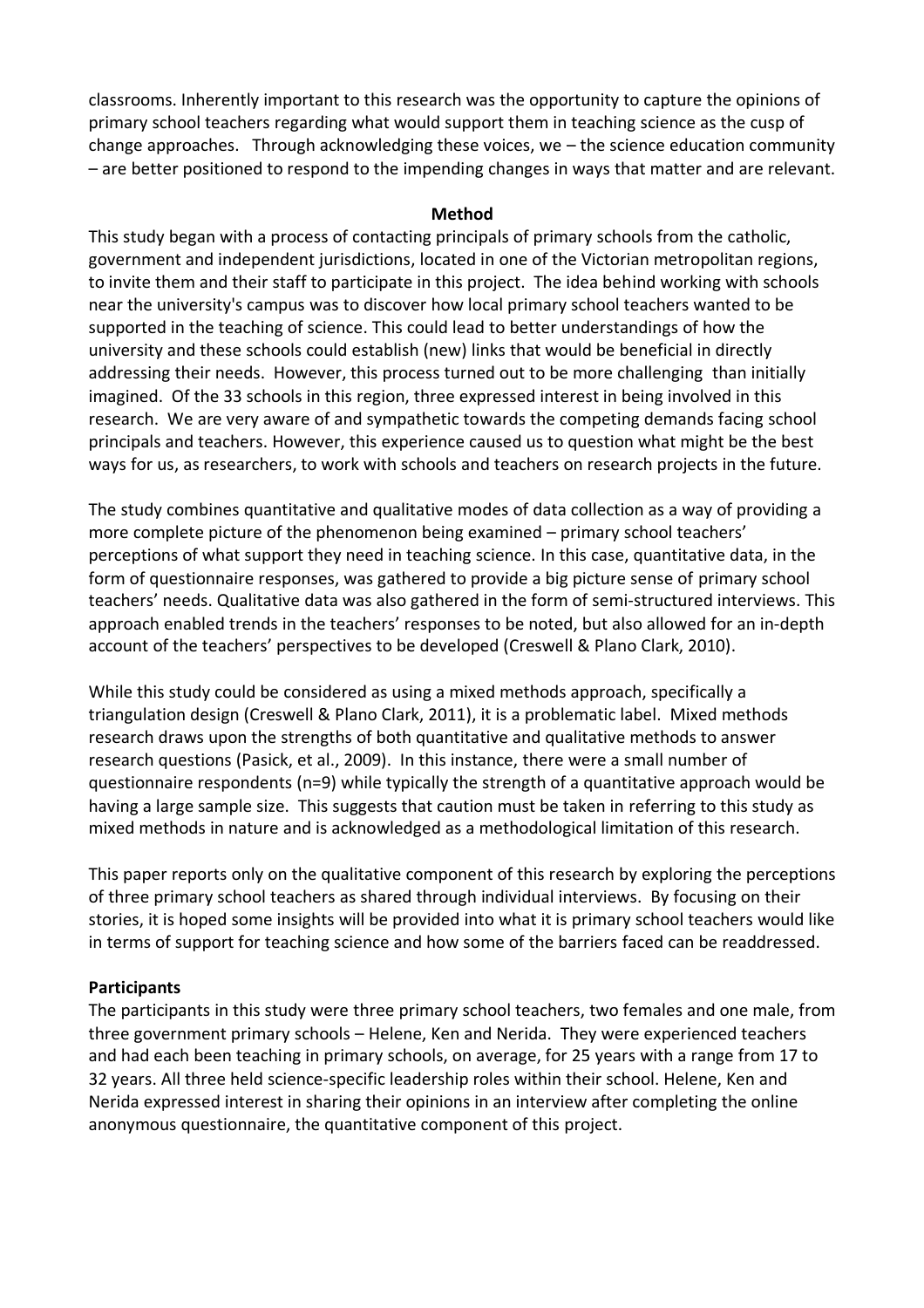### **Data collection**

The semi-structured interviews were conducted during Term 3, 2011. The purpose of conducting the interviews was to assist in developing an in-depth understanding of what primary school teachers believe they need to support the teaching of science. With this purpose in mind, it seemed that a semi-structured interview format was the most practical and functional way of collecting this information (Stake, 2000). A convenient time was arranged with each teacher and the interviews were conducted at their respective schools. Each interview went for approximately 40 minutes and was recorded using a digital recorder before being transcribed.

### **Data analysis**

The interview transcripts were examined to identify the themes underpinning the three teachers' perceptions about the support required for teaching science in primary schools. Analytic induction, as described by Erickson (1986), was used to analyse the data from the interviews. This approach to data analysis allowed the themes to emerge rather than imposing pre-existing ideas and thoughts on the data (Corbin & Strauss, 2008). Four themes characterise the required supports identified by these teachers: resources; time; space; and teacher knowledge. After rereading the interview transcripts a number of times, quotes were identified that provided supporting evidence for these themes.

### **Findings and Discussion**

The findings of this project are presented around the four themes: resources, time, space, and teacher knowledge. Within each theme, the three participating primary school teachers' perspectives about the required support in teaching science are shared.

#### **Resources**

The interviews revealed that Helene, Ken and Nerida engaged with a vast array of resources to support the science learning and teaching occurring in their classrooms. While resourcing was seen as an enabling factor for the teaching of science, it could also be viewed as an inhibitor.

Helene's sharing of her least successful science lesson further underscores the tensions that can be experienced by teachers around resourcing science lessons. This lesson involved classifying rocks. She experienced difficulties such as: sourcing materials (a variety of rock types); managing safety issues (crushing rocks involved the use of hammers and goggles); considering hygiene (cleaning the goggles between use by different students); experiencing technology difficulties (digital microscope was not compatible with computer in the classroom); and managing resources (not enough material for each student, so not all students could participate in the activities at once). For Helene, this was "all a bit disastrous" and led her to feel "[she] didn't want to do [this lesson] ever again". In contrast, her most successful science lesson involved the classification of animals and relied on students using whatever resources they can access in the classroom to assist in the development of their understandings. Helene considered this lesson successful because it focused on "what the children have come up with", "requires [the students] to use their language and draw on their own resources" and "doesn't require any particular equipment". While the use of and need for resources is very dependent on the science concept under consideration, there is still an interesting message in Helene's experiences. This suggests science teaching in primary schools does not necessarily need to involve complex materials and resources to result in meaningful and valuable learning. This is not to suggest that primary school teachers should shy away from resource intensive lessons. Helene's not so successful lesson led her to reflect on this experience and consider ways in which she would do this differently, such as create larger groups, assign roles to students and make time to trial equipment before use in a lesson.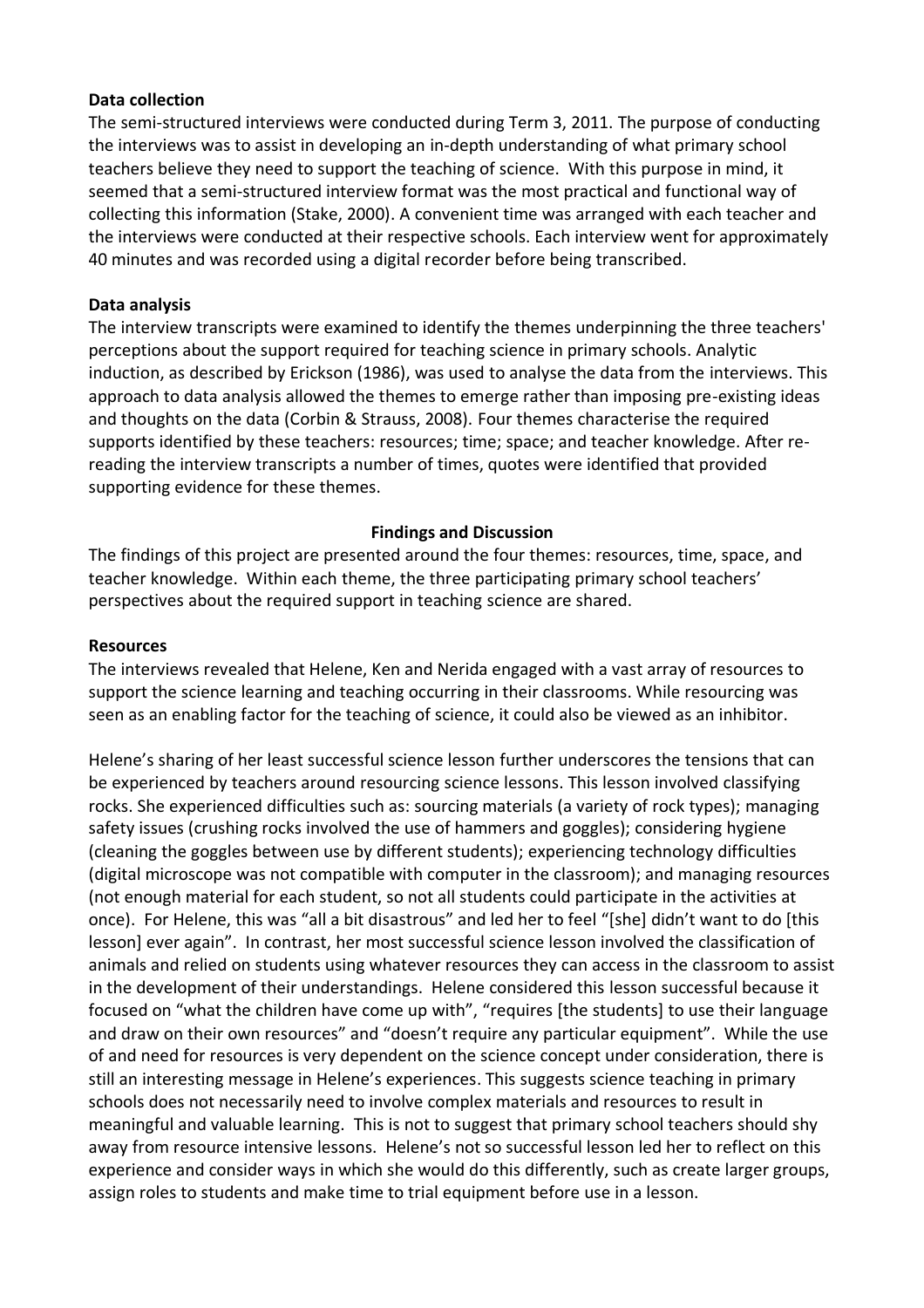In their interviews, Ken and Nerida both raised other practical solutions for dealing with resources and resourcing issues. In Ken's experience, the role of strong leadership is critical because if a science coordinator is responsible for resourcing and supporting science teaching for an entire school this can subsequently impact on when and how science is taught in classrooms.

If you don't have a strong leader running the science program, putting things in front of people, assisting with resources, sharing ideas, it would struggle very much. In the past, you used to have to do a timetable and you used to have to timetable in science. Now science would fall, in our school, into integrated studies and without support some people would overlook science as part of their teaching.

Staff at Nerida's school have worked at developing and maintaining resource kits to ease the burden on staff to source and prepare materials; a factor which she believes to be a major barrier to science teaching in primary schools.

I don't think teachers are prepared to sit, work an activity or experiment or piece of equipment through, have a go at it, take it home, work it through more for themselves and then come back and work it through with the kids. We are now set up so that these resources are ready to roll at any time.

These kits store instructions and items related to particular science topics in plastic containers.

## **Time**

Resourcing is an important component in the teaching of science in primary schools. However, teachers need opportunities to engage with different materials, resources and technologies that enhance their science lessons. The three teachers cited time as impacting on science teaching. They suggested that a lack of time influenced their ability to plan science lessons, access and develop resources and materials, increase their knowledge of different topics and resources, spend time sharing ideas with colleagues, and timetable science into their classroom activities.

Dealing with a crowded curriculum is not an uncommon experience for primary school teachers with competing demands from different learning areas, national assessment priorities and extracurricula expectations. A practical solution that primary schools often employ is an integrated approach to ensure that all of these requirements are achieved. Helene referred to her school making closer connections between science and literacy to use teaching time more efficiently.

In the past, we had to try and isolate particularly the literacy teaching block into straight teaching, but more recently we have started to incorporate science into that block where appropriate. We also work on developing literacy skills in science.

Helene identified two ways in which science and literacy were being connected in her school: either using a science topic, such as dinosaurs or the human body, as a context for literacy skill development or enhancing specific literacy skills, such as procedural writing or developing arguments, using scientific concepts. Ken also mentioned an integrative approach to teaching science as a way of coping with time demands, but looked beyond connections with only literacy. For him, opportunities to build science into a variety of learning areas meant that science teaching occurs at a number of different times rather than in one teaching block, which enables more science teaching to occur and results in stronger connections being made across multi-disciplinary concepts and contexts. Nerida spoke about primary school teachers noticing and grasping teachable moments as a way of making more time for pertinent science teaching as well as highlighting the role of science in our everyday lives.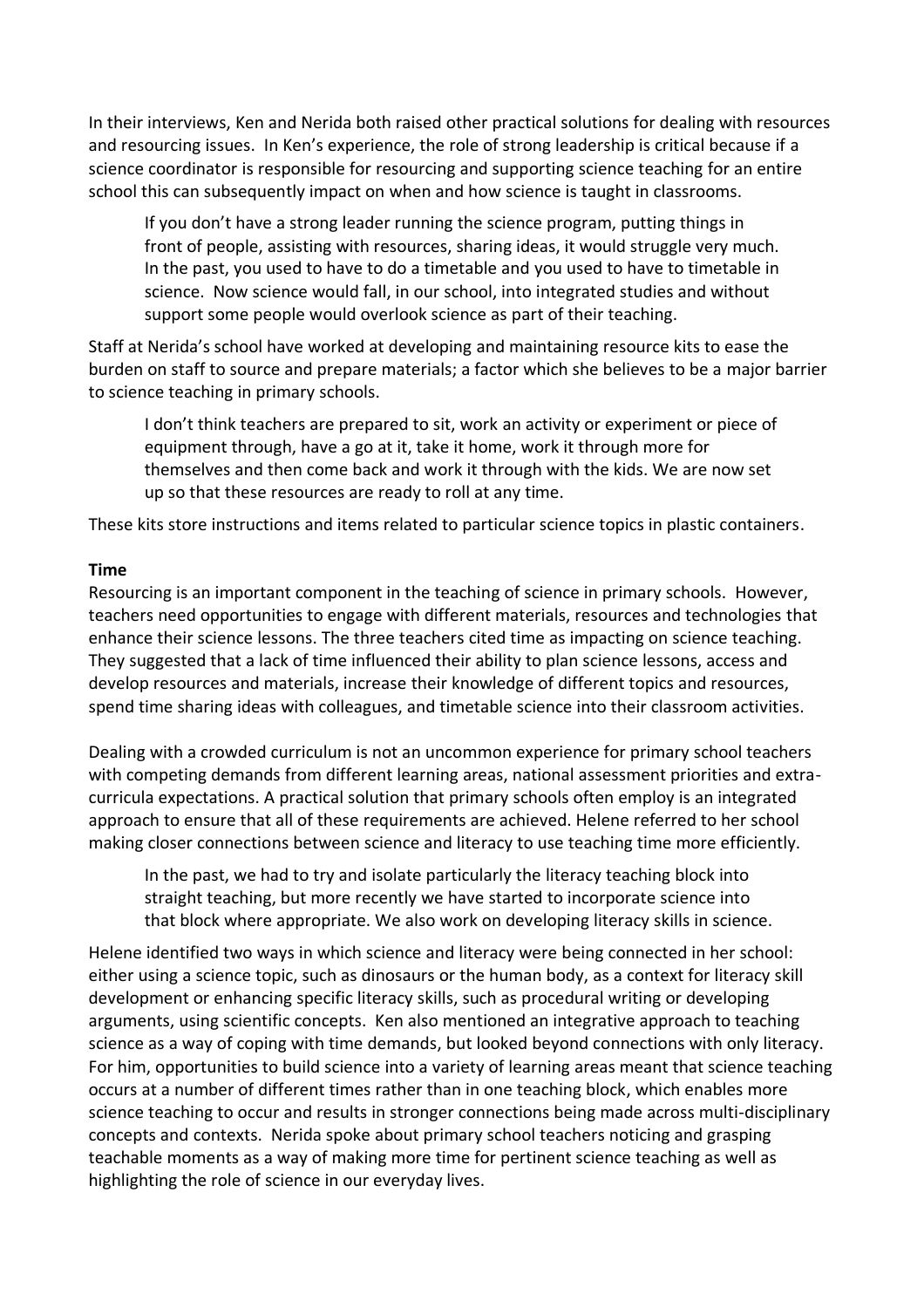I really don't think that you can teach science once a term or focus on one time in a year that is especially for science. You have to talk about it, you know, in everyday things that you do and that happen. You need to mention science and take advantage of those moments that crop up where you could do some impromptu science teaching.

These comments point to teachers working smarter in the ways they think about and deliver curriculum and underscores the importance of moving from a compartmentalized view of learning to a more holistic, thematic approach. While impromptu science teaching might be desirable, it requires teachers to be knowledgeable and able to make immediate links and teach accordingly.

### **Space**

With time comes the intangible notion of space, in the sense of having the opportunity to take the time to think. However, two of these three teachers also considered space in the physical sense as important in terms of supporting and enhancing science teaching in primary schools.

Helene and Nerida viewed the importance of space and its impact on science teaching differently. For Helene, the single most important way that science could be improved in her school would be through the provision of a dedicated science room. She contends if teachers knew they had a specialized and equipped space they could use for teaching science they would go to greater effort to work out how they could use that space to improve their approach to science.

I think the room would make a lot of difference. If we had one room that was decked out for science, I think people would go in there and think 'Oh, beautiful, all I have to do is to find out what I can do in here!' and they would do it. But at the present, it's a matter of having to find the time, find the place, find the equipment and then find out what you can do. It's just too much.

Nerida suggested that one of the main barriers for primary teachers in teaching science is the mess that it generates and that rather than thinking about a specialized science room as a solution, there is a need to think differently about the ways in which teachers use existing space.

Still the biggest drawback is [science] makes a mess. It would be ideal if you could have a room that you could go into for your messy bits, close it and leave it and walk away. But that's in an ideal world and I don't think it's going to happen. I think instead we need to work more closely with students, and it could be through the allocation of roles, to ensure that the cleaning up of mess from science lesson is not left to the teacher. We also need to think more about how we use different spaces in the school when we teach science – on the oval, in the undercover area or in a space with a wet area. There are different possibilities.

Nerida's comments suggest that rather than using a lack of dedicated space as a barrier to teaching science to instead think more broadly about how school spaces could be utilized.

#### **Teacher knowledge**

Having resources, time and space may not be entirely valued by primary school teachers if they do not believe they have the required knowledge, or at least confidence in their knowledge, to teach science. Helene, Ken and Nerida referred to their colleagues' level and perceived lack of science content knowledge as restricting their teaching of science. Two of these three teachers offered ways of turning these perceptions around and improving the quality of science teaching.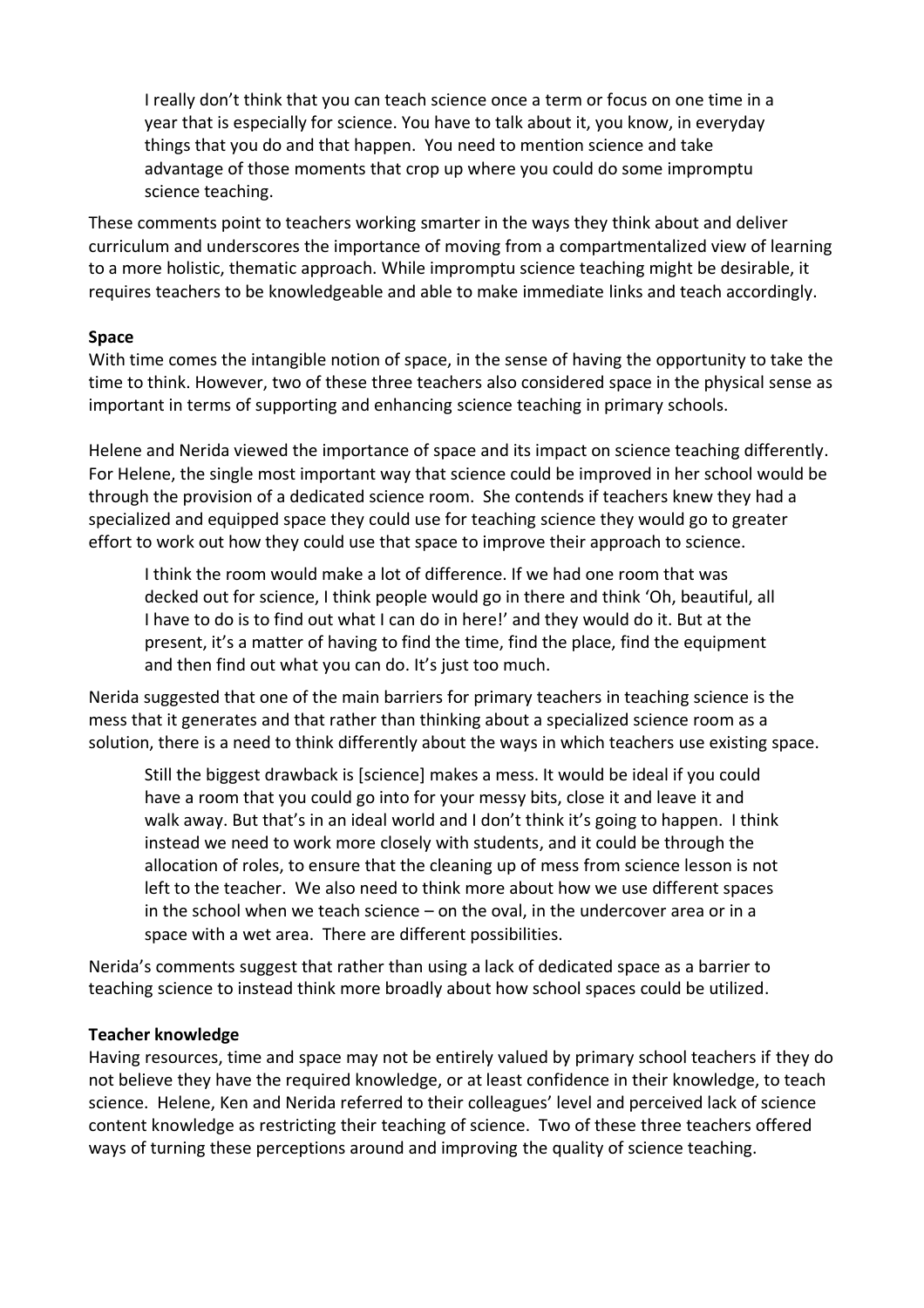Many primary school teachers lack confidence in their own science knowledge, which impacts on their ability to feel able to teach science in their classroom. Helene identified professional development as playing a key role in developing teacher knowledge and imparting confidence in primary school teachers about their ability to teach science.

A lack of access to equipment or to a room is not a great inhibitor of science teaching, but someone's knowledge is. It is the knowledge of what a scientific thing that you are trying to prove is and how to do it. And the only way you can do that is through professional development.

Helene lamented the loss of curriculum consultants who had in the past visited schools and supported teachers by having conversations about their practice, but saw professional development as helping to fill this gap. However, for her, there seemed to be a lack of quality opportunities and experiences being offered in the area of science in recent times. And while network meetings take place where support can be sought, Helene was concerned that ideas that are exchanged during these sessions run the risk of not being new or innovative.

Ken stressed the science lessons at his school were characterized by students being encouraged to ask many questions as a way of developing interest and fostering curiosity in science rather than focusing on fact-finding and reinforcing that there is one correct answer in science. However, he did acknowledge that this could be an intimidating prospect for staff.

So that's maybe one area where our kids fit in really well because they ask questions about everything. And they just see [science] as one of the areas where they can ask questions about anything. But we have to reinforce for all the teachers that it doesn't matter if you don't know the answers because [the students] are prepared to work with you to find out.

Both of these approaches to building teacher knowledge in science can be effective with one looking towards experts in the field for input and the other working with students as coconstructors of understanding within an open-ended learning environment.

# **Implications and Conclusions**

The emergence of resources, time, space and teacher knowledge as key areas of support required by primary school teachers in teaching science are hardly ground breaking findings. Anecdotally most of us can draw upon experiences of and opinions about the significance of these constructs on the work of teachers generally. Past research (e.g., Appleton, 2002; Harlen, 1997) has identified these factors as specifically impacting on the ways in which primary school teachers think about and approach science teaching. Through documenting the perspectives of three primary school teachers, we are not only adding to the body of knowledge existing around primary science teaching but highlighting that these concerns continue to have a presence. As curricula change approaches, there is a real need to carefully examine our thinking about primary science teaching if these areas identified as needing attention are to be recognized and addressed.

These findings have implications for primary school teachers, principals and leadership teams, and teacher educators. It is all too easy to let the hurdles we face impact on us solving the problem or improving the situation. In this instance, the potential barriers for primary school teachers as imposed by resources, time, space and teacher knowledge on their teaching of primary science have been problematised and possible solutions have been posed. As highlighted through the stories of Helene, Ken and Nerida, primary teachers can position themselves to think differently so that they can overcome the issues they face rather than letting them impact on the teaching of science in their classrooms. However, this can be difficult to achieve in light of competing